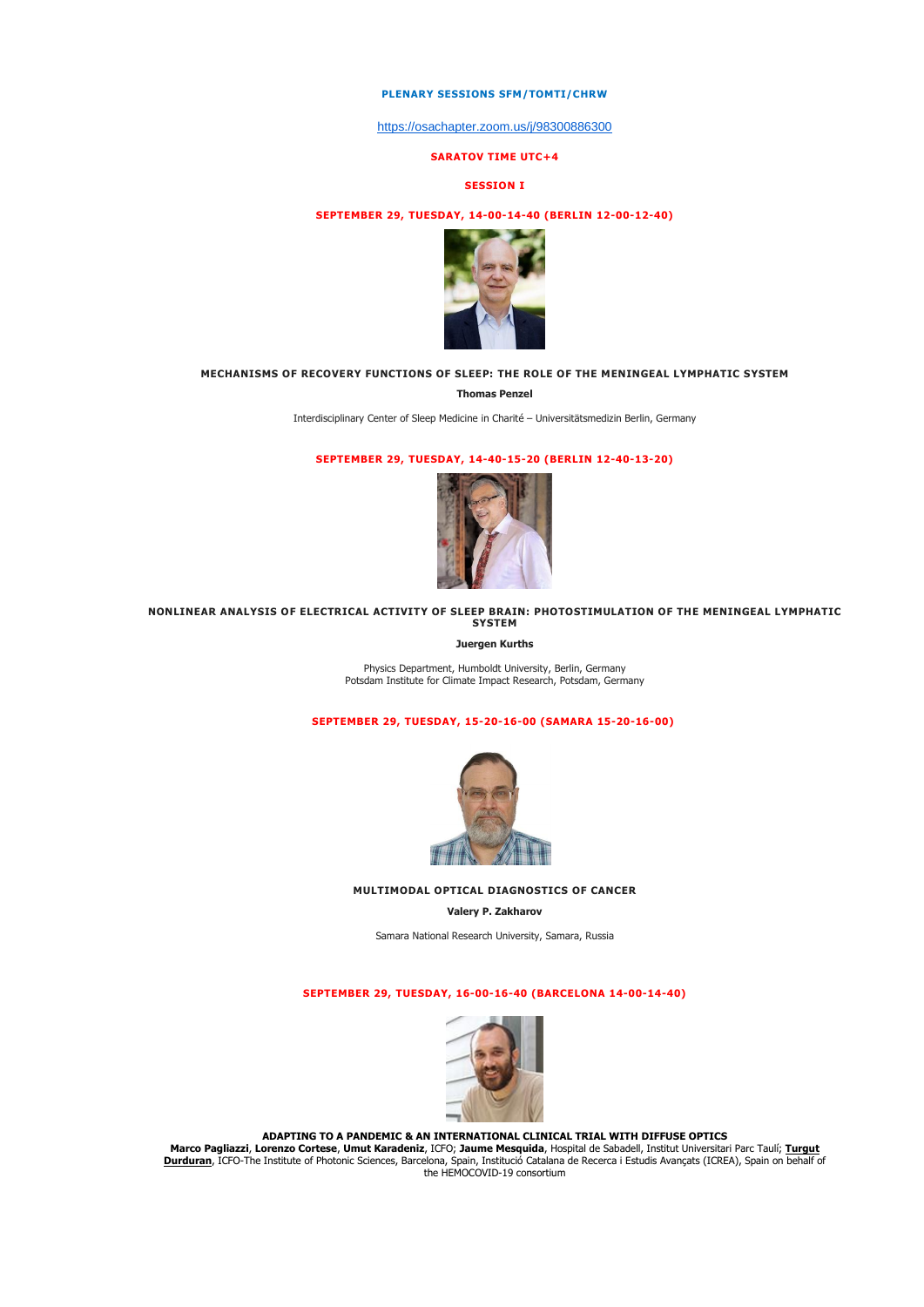## **SEPTEMBER 29, TUESDAY, 16-40-17-20 (JENA 14-40-15-20)**



**CLINICAL BIOPHOTONICS - FROM BENCH TO BEDSIDE Juergen Popp<br>[Leibniz Institute of Photonic Technology, Jena, Germany](https://www.uni-jena.de/en/research/partners/leibniz+institute+of+photonic+technology+jena)** 

## **SEPTEMBER 29, TUESDAY, 17-20-17-30 COFFE BREAK FOR OWN**

#### **SESSION II**

## **SEPTEMBER 29, TUESDAY, 17-30-18-00 (WORCESTER 9-30-10-00)**



#### **MAGNETIC RESONANCE IMAGING AND OPTICAL CLEARING Alexei A. Bogdanov Jr.**

University of Massachusetts Medical School, Worcester MA, USA

A.N. Bakh Institute of Biochemistry, Federal Research Center "Fundamentals of Biotechnology" of the Russian Academy of Sciences and Moscow State University, Moscow, Russia

### **SEPTEMBER 29, TUESDAY, 18-00-18-20 (SHOHAM 17-00-17-20)**



**ASPECT IMAGING COMPACT PRECLINICAL PERMANENT MAGNETS: TECHNOLOGY AND APPLICATIONS Kobi Katsobashvili** 

Aspect Imaging LTD., Shoham, Israel

**SEPTEMBER 29, TUESDAY, 18-20-19-00 (BOSTON 10-20-11-00)**



**MODELING OF SPECKLE CONTRAST AND DYNAMICS IN THE SINGLE AND FEW SCATTERING REGION David Boas** Boston University, Boston, USA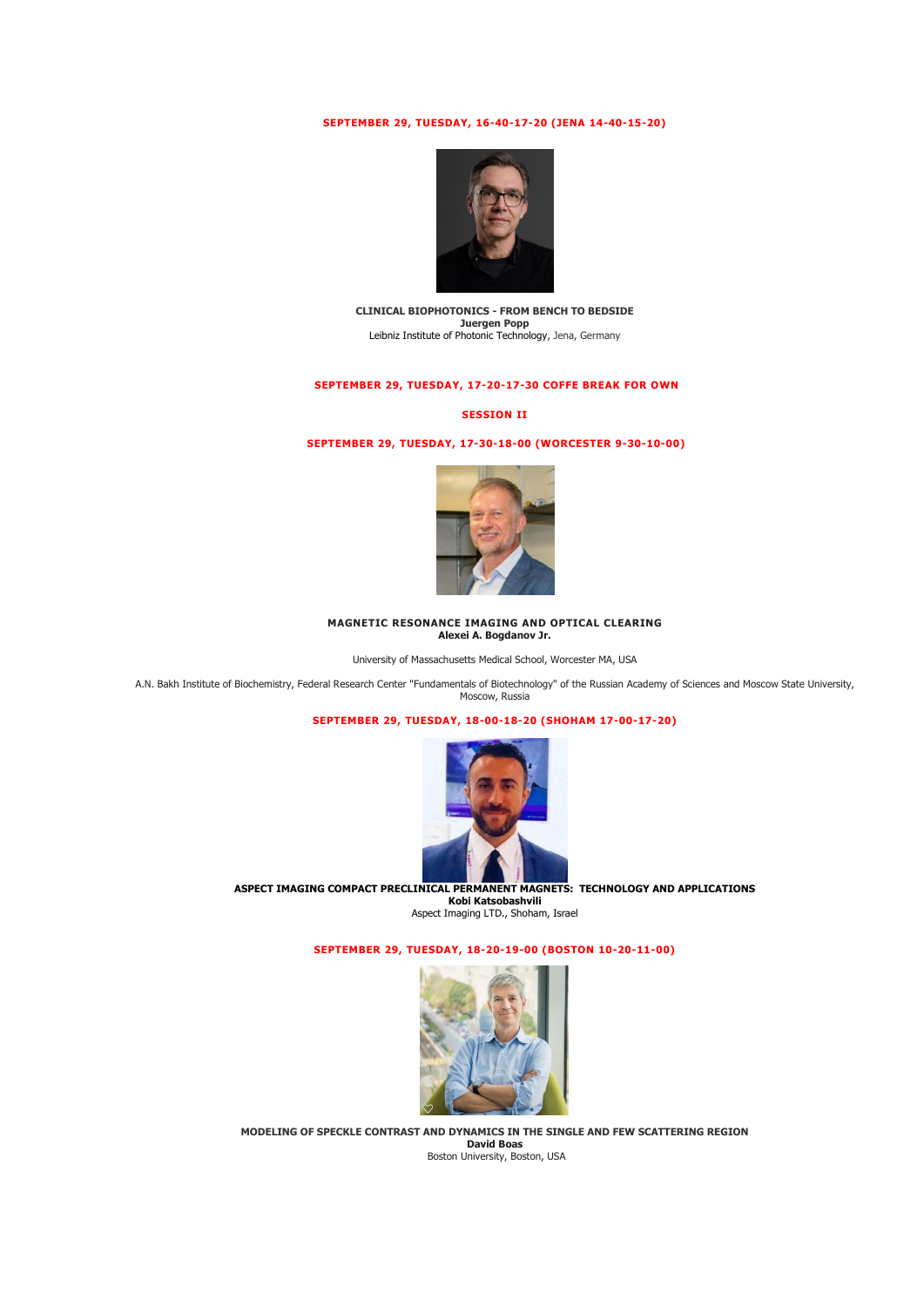# **SEPTEMBER 29, TUESDAY, 19-00-19-15 (BERLIN 17-00-17-15)**



**FLIM AND FCS MICROSCOPY IN BIOPHYSICS AND BIOCHEMISTRY PICOQUANT Mathias Bayer** PicoQuant GmbH, Berlin, Germany

# **SEPTEMBER 29, TUESDAY, 19-15-19-55 (MONTREAL 11-15-11-55)**



**UBIQUITOUS TERAHERTZ PHOTONICS Maksim Skorobogatiy** Department of Engineering Physics, Polytechnique Montreal, Canada

# **SEPTEMBER 29, TUESDAY, 19-55-20-35 (GALVESTON 10-55-11-35)**



**OPTOACOUSTICS: EMERGING IMAGING AND THERANOSTIC MODALITY Rinat O. Esenaliev** University of Texas Medical Branch, Galveston, Texas, USA

# **SESSION III**

**SEPTEMBER 30, WEDNESDAY, 9-00-9-40, TUCSON (SEPTEMBER 29, TUESDAY, 22-00-22-40)**



**DEVELOPMENT OF SUB-MILLIMETER MULTIFUNCTION OPTICAL ENDOSCOPES Jennifer Barton**<br>University of Arizona, Tucson, Arizona, USA

**SEPTEMBER 30, WEDNESDAY, 9-40-10-20 (TOKYO 14-40-15-20)**



**WHOLE-BODY/ORGAN IMAGING WITH SINGLE-CELL RESOLUTION BY CUBIC**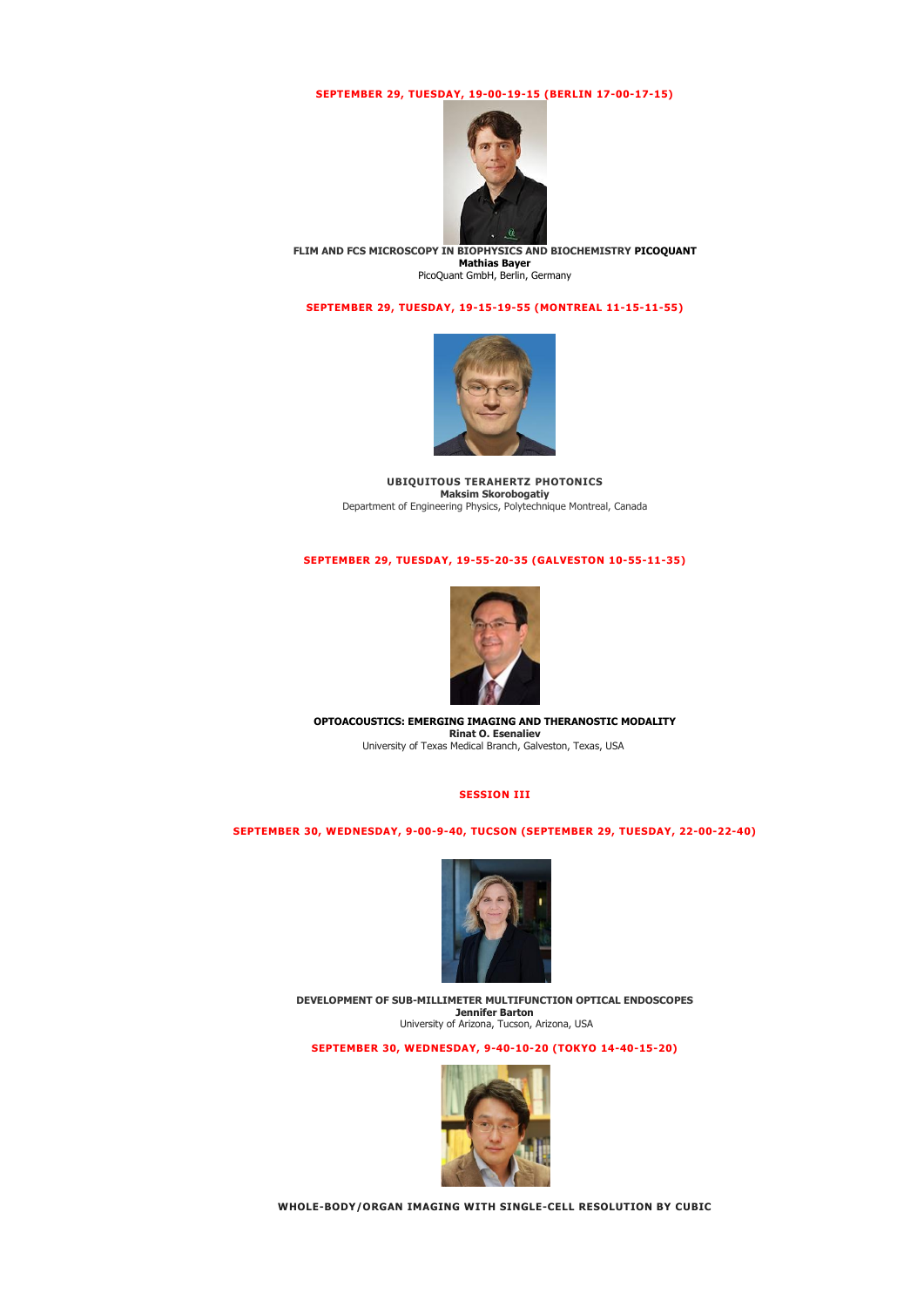#### **Hiroki R. Ueda** The University of Tokyo/RIKEN BDR, Tokyo, Japan

# **SEPTEMBER 30, WEDNESDAY, 10-20-11-00 (MOSCOW 9-20-10-00)**



**DESIGN OF TUNABLE COLLOIDAL INTERACTIONS IN EXTERNAL ROTATING ELECTRIC AND MAGNETIC FIELDS Stanislav O. Yurchenko** Bauman Moscow State Technical University, Moscow, Russia

# **SEPTEMBER 30, WEDNESDAY, 11-00-11-40 (SARATOV 11-00-11-40)**



### **NUCLEIC ACID & AU NANOPARTICLES-BASED ADVANCED FUNCTIONAL BIOMATERIALS**

**Timofey E. Pylaev**

Institute of Biochemistry and Physiology of Plants and Microorganisms, Russian Academy of Sciences, Saratov, Russia

**SEPTEMBER 30, WEDNESDAY, 11-40-12-00 COFFE BREAK FOR OWN**

### **SESSION IV**

**SEPTEMBER 30, WEDNESDAY, 12-00-12-40 (MOSCOW 11-00-11-40)**



**QUANTUM COMPUTING WITH HIGH-DIMENSIONAL SYSTEMS Alexei K. Fedorov** Russian Quantum Center, Skolkovo, Russia Moscow Institute of Physics and Technology, Russia

# **SEPTEMBER 30, WEDNESDAY, 12-40-13-20 (MOSCOW 11-40-12-20)**



**DECELLULARIZED MATERIALS IN REGENERATIVE MEDICINE THROUGH THE PRISM OF BIOPHOTONICS Peter S. Timashev**

Institute for Regenerative Medicine, Sechenov University, Russia Department of Polymers and Composites, N.N. Semenov Institute of Chemical Physics of RAS, Russia Institute of Photonic Technologies, Research Center "Crystallography and Photonics" of RAS, Russia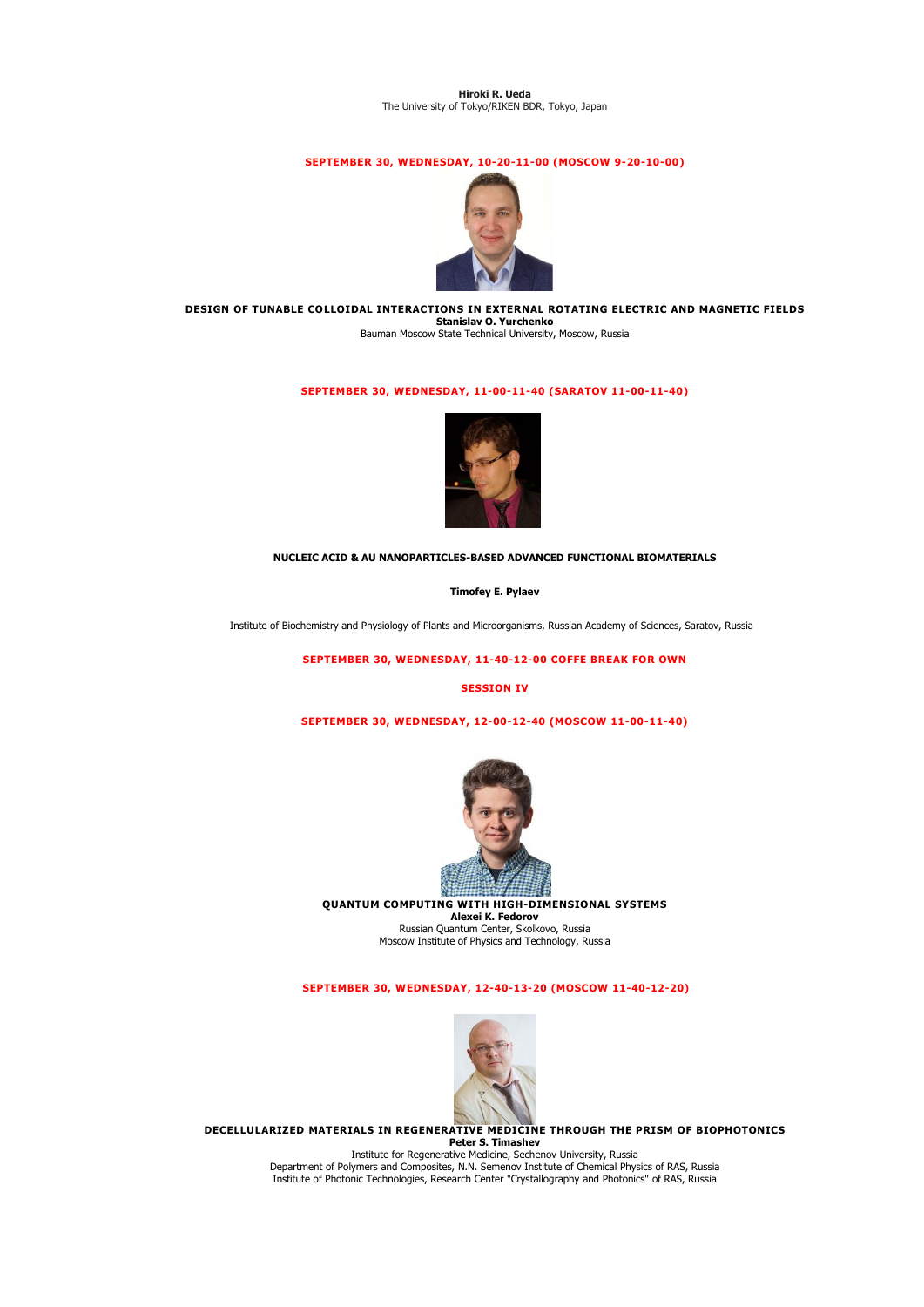# **SEPTEMBER 30, WEDNESDAY, 13-20-13-50 (BERLIN 11-20-11-50)**



**FIBER PHOTONICS FOR LIFE: NEWS & DREAMS Viacheslav Artyushenko** art photonics GmbH, Berlin, Germany

**SESSION V** 

**TOMTI'20 \_Plenar SESSION 5**, [https://us02web.zoom.us/j/88598605813?pwd=903032](https://checklink.mail.ru/proxy?es=lRqyzPa8gkYfXGlwpfYf396qXvwF86RUKL1gy7k%2Fta8%3D&egid=VQuNxZfXMpDQ31oFAo1fTihtTmoXCvl0HFlWhZ%2BwYN8%3D&url=https%3A%2F%2Fclick.mail.ru%2Fredir%3Fu%3Dhttps%253A%252F%252Fchecklink.mail.ru%252Fproxy%253Fes%253DlRqyzPa8gkYfXGlwpfYf396qXvwF86RUKL1gy7k%25252Fta8%25253D%2526egid%253DVQuNxZfXMpDQ31oFAo1fTihtTmoXCvl0HFlWhZ%25252BwYN8%25253D%2526url%253Dhttps%25253A%25252F%25252Fclick.mail.ru%25252Fredir%25253Fu%25253Dhttps%2525253A%2525252F%2525252Fus02web.zoom.us%2525252Fj%2525252F88598605813%2525253Fpwd%2525253D903032%252526c%25253Dswm%252526r%25253Dhttp%252526o%25253Dmail%252526v%25253D2%252526s%25253Dffcccadf2a4b1add%2526uidl%253D16011369611970890452%2526from%253Dvjerdeva%252540yandex.ru%2526to%253Ds.izabell2014%252540gmail.com%26c%3Dswm%26r%3Dhttp%26o%3Dmail%26v%3D2%26s%3Dc7f466eefb4d97f2&uidl=16011369611970890452&from=vjerdeva%40yandex.ru&to=s.izabell2014%40gmail.com)

### **OCTOBER 1, THURSDAY, 15-00-15-25 (MOSCOW 14-00-14-25)**



### **VISUALIZATION OF HISTONE EPIGENETICS: A NEW WAY TO TRACK SINGLE-CELL PHYSIOLOGY**

**Konstantin A. Lukyanov** Center of Life Sciences, Skolkovo Institute of Science and Technology, Moscow, Russia

# **OCTOBER 1, THURSDAY, 15-25-15-40 (AMSTERDAM 13.25-13.40)**



**[SUPER-RESOLUTION WITH VERY LOW LASER POWER, IDEAL FOR LONG TERM IMAGING](https://sfmconference.org/sfm/20/workshops/towards-optical-and-multimodality-translational-imaging/preliminary/560/) Peter Drent** Confocal.nl, Amsterdam, The Netherlands

**OCTOBER 1, THURSDAY, 15-40-16-20 (HOUSTON 6-40-7-20)**



**LIVE BIOPHOTONIC ANALYSIS OF EARLY MAMMALIAN EMBRYONIC PROCESSES**

**Irina V. Larina** Baylor College of Medicine, Houston, USA